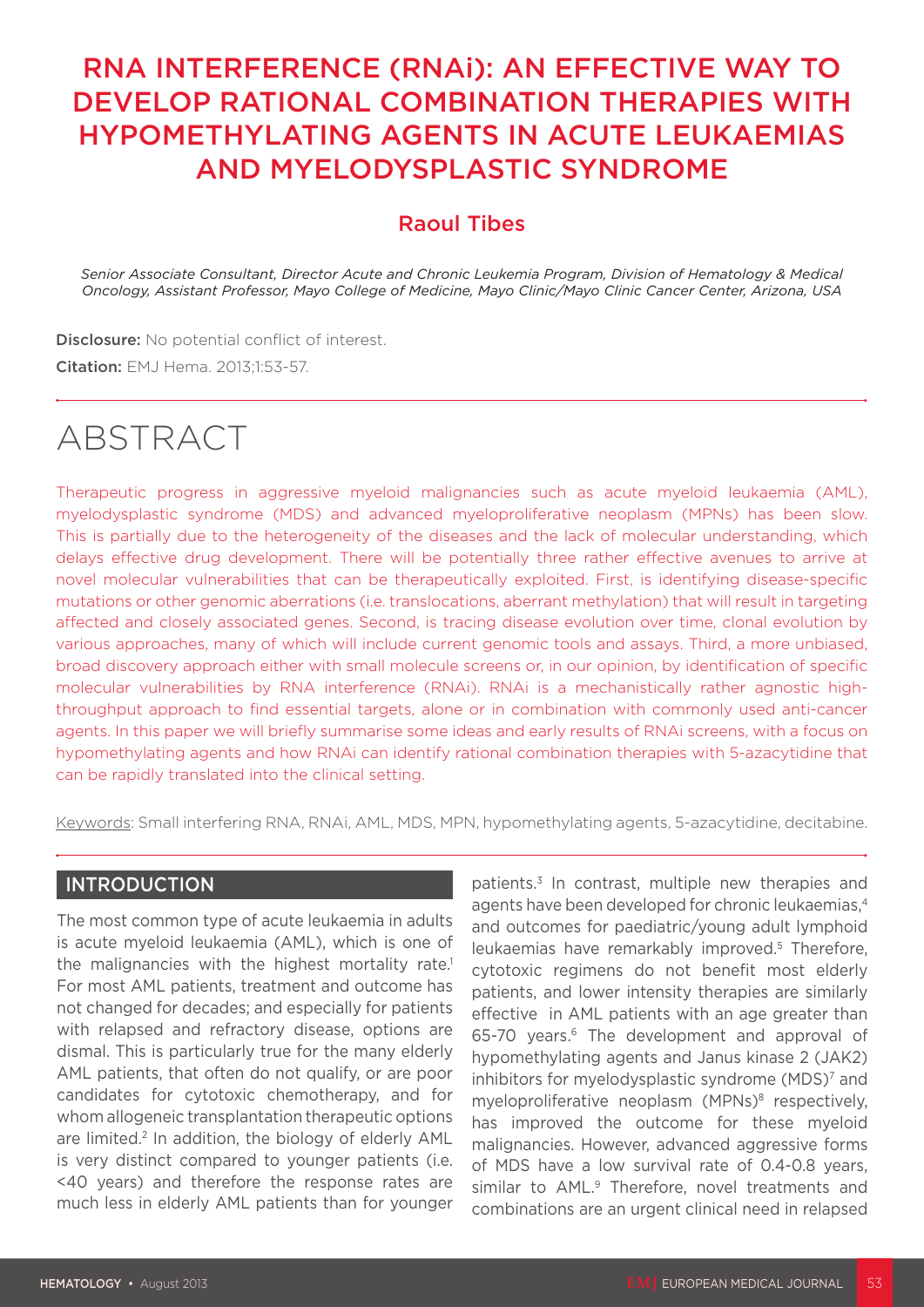and refractory acute leukaemias as well as *de novo* treatment of AML, both for elderly AML patients and for aggressive forms of MDS and MPNs.10

The hypomethylating agents 5-azacytidine and decitabine have shown response and survival rates that are almost as good as cytotoxic chemotherapies in older patients with AML and MDS.<sup>6</sup> Still there remains a large number of patients in the range of 25-50% who do not respond to 5-azacytidine and decitabine, even in the upfront treatment. Ultimately, most patients become resistant and progress while being treated on  $5$ -azacytidine.<sup>11</sup> Therefore, clinical-translational research goals are needed to improve upfront response rates to 5-azacytidine and decitabine and to overcome initial or developing resistance to hypomethylating agents. This article will provide an overview and examples of using RNA interference (RNAi) and give examples of practical translation of RNAi-derived genomic knowledge into clinical development.

In AML disease biology there is, to date, no single underlying genetic event that may be exploited as a sole drug target.<sup>12</sup> Cytotoxic combination regimens are still standard therapy options for patients curable by chemotherapy or those likely proceeding to allogeneic transplant. Nevertheless, cytotoxic regimens have reached their therapeutic limit<sup>13</sup> and new targeted agents directed at specific genomic aberrations will need to be developed in order to improve therapy outcomes while minimising side-effects. In AML, MDS and MPNs, genetic aberrations in myeloid transcription factors, mutations in kinases, and inactivation of 'growth controlling' genes such as tumour suppressor genes  $(i.e. p53$  or apoptosis regulators<sup>14</sup>) act together in malignant transformation. Complementary structural molecular aberrations, such as mutations or translocations, co-occur together and operate on the basis of altered, epigenetic transcription. This is supported by the increasing number of mutations in 'epigenetic' genes.<sup>14</sup> Accordingly, single agent 5-azacytidine, decitabine or kinase inhibitors alone have limited single agent clinical activity. Therefore, several oncogenic aberrations should be inhibited simultaneously to achieve better clinical responses. To date however, the essential targets to interfere with, alone or in combination with hypomethyalting agents, are unknown.

#### 5-Azacytidine Combinations

5-azacytidine and decitabine affects methylation, mostly by reducing global methylation, while

differential methylation may occur at tumour suppressor (less methylation) versus on oncogenes (higher levels of methylation).15 However, the true underlying mechanism of action of 5-azacytidine and decitabine is still poorly understood. Despite this undefined mechanism, 5-azacytidine and decitabine have been investigated clinically with a number of other drugs. Several trial reports combining hypomethylating agents with histonedeacetyltransferase (HDAC) inhibitors have been published, for example suberoylanilide hydroxamic acid (SAHA), valproic acid, or entinostat. However, response rates were only modestly improved in combination. The overall response rates (ORR) (often defined as complete remission (CR) or CR with incomplete count recovery (CRi), partial remission (PR), and sometimes stable disease (SD)) range from ~25 to ~50%16-18 depending on the study, with possibly higher ORR in newly diagnosed untreated patients of up to 67% as reported in one publication.<sup>19</sup>

Another frequently studied combination is combined 5-azacytidine and lenalidomide. A rationale is provided based on clinical grounds, as both have single-agent activity in AML and MDS and rather few overlapping side-effects, except possibly myelosuppression. A consideration to their known mechanism is that 5-azacytidine affects cycling cells and lenalidomide inhibits cell cycle progression. Hence, the reported studies tested different schedules including sequentially versus concurrent dosing, as well as slightly different lenalidomide doses. Furthermore, the patient population in the reported studies varied, which may explain some of the differences in the reported responses. Generally lenalidomide at 10 mg was the best tolerated dose with full dose 75 mg/m<sup>2</sup> 5-azacytidine; some studies escalated lenalidomide to 50 mg daily during the first cycles, which was generally found to be too toxic when combined with 5-azacytidine.<sup>20</sup> 5-azacytidinelenalidomide combinations were tested in higher risk MDS and in AML patients. The ORR for most studies across MDS and AML are roughly in the range of ~41- 75%.20-23 The highest response rate was a 44% CR rate in one MDS study; however, the median survival of 13.6 months in that study was lower than the 24.5 months in Aza-001 study, $24$  the landmark study that tested single-agent 5-azacyditinde in MDS. In untreated elderly AML, a similarly high CR/CRi rate of 44% (n=7/16) was observed, however this study was small.

Comparable CR/CRi rates for single agent 5-azacytidine and decitabine in AML are around ~17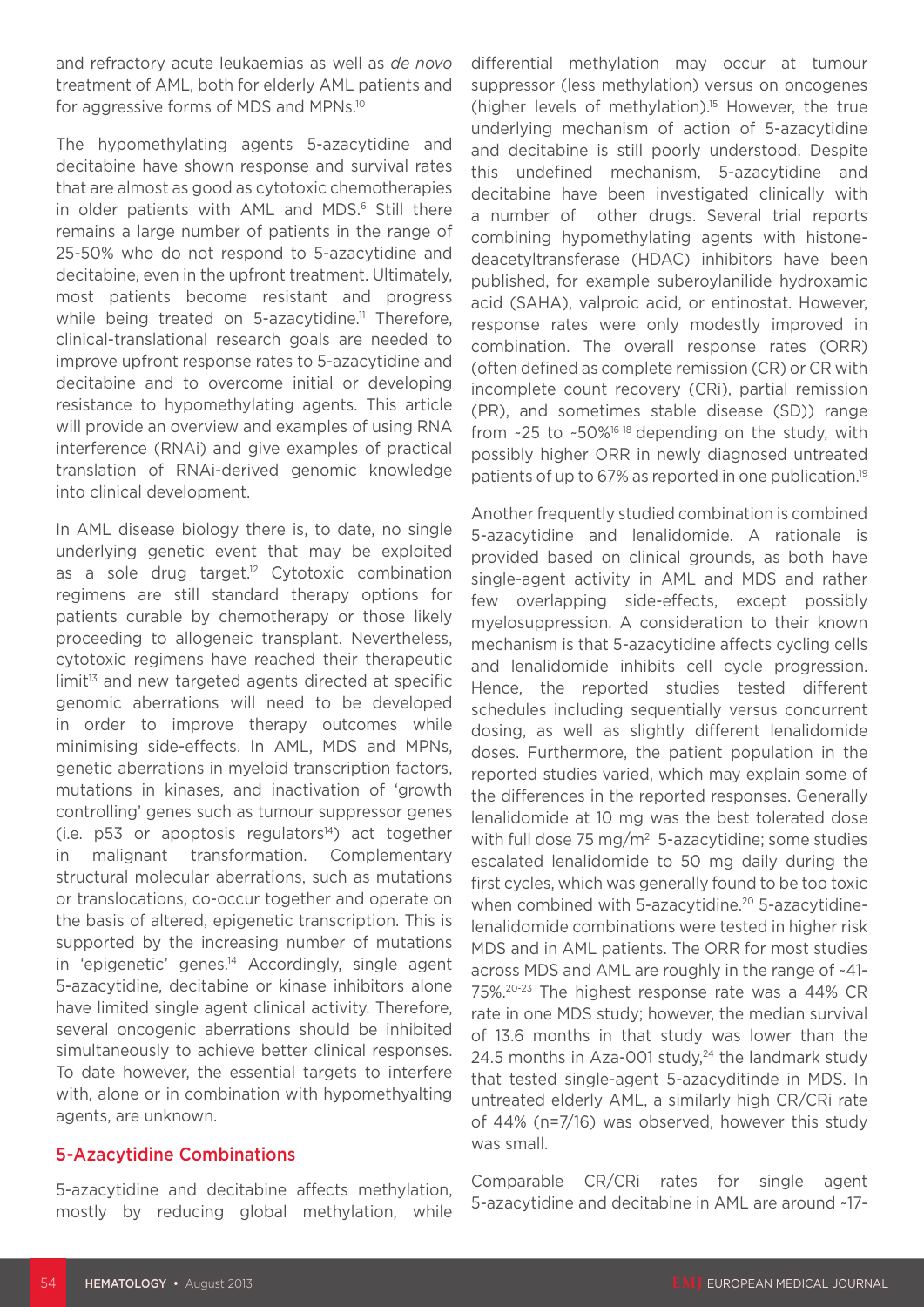18% with an ORR of up to 71% and 48% respectively for MDS or AML.<sup>24,25</sup>

Limited clinical evidence that lenalidomide may truly sensitise to 5-azacytidine comes from observations of three patients: all three patients received the 5-azacytidine-lenalidomide combination and at some point were taken off lenalidomide and continued on single-agent 5-azacytidine. At disease progression, lenalidomide was again added to 5-azacytidine and all three patients responded, suggesting that lenalidomide may indeed clinically sensitise to 5-azacytidine.26 However, no firm conclusions can be drawn from these observations in these three patients, and larger studies regarding the potential of combining 5-azacytidine with lenalidomide or HDAC inhibitors are needed. In fact, a randomised Phase II trial is ongoing to compare single agent 5-azacytidine versus combination treatment of 5-azacytidine and lenalidomide (10 mg) or 5-azacytidine and SAHA in intermediate and high risk MDS. Similar studies are ongoing in the US and in Europe.

#### Novel Hypomethylating Drugs

Few next-generation hypomethylating agents are under development; for example, the decitabine prodrug SGI-110, which is a dinucleotide of decitabine and deoxyguanosine. SGI-110 is cleaved into decitabine *in vivo*. This pharmacokinetic change is expected to prolong decitabine exposure and thereby increasing the effect on deeper hypomethylation. Data from a Phase I study of AML and MDS patients treated with SGI-110 were presented at the American Society of Hematology (ASH)  $2012<sub>,27</sub>$  with an update at the annual meeting of the European Hematology Association (EHA) 2013.28 Results showed that SGI-110 has a longer *in vivo* exposure than decitabine and achieves deeper de-hypomethylation. Complete and incomplete responses (CR/CRi/CRp) were seen, and haematological improvements were also observed.<sup>27</sup> However, with the expected heterogeneity of a Phase I patient population, it is too early to estimate response rates in comparison to the currently approved and commercially available drugs. A Phase II expansion cohort for newly diagnosed AML and MDS patients is ongoing and accruing patients.

#### RNAi Approach to Rational Combinations with Hypomethylating Agents

One of the main obstacles to developing rational 5-azacytidine or decitabine combinations is a lack of understanding of their mechanistic underpinnings. A broader, high-throughput target approach using

RNAi screening may be able to avoid some of these limitations. An RNAi approach is rather 'agnostic', mechanistically unbiased a priori, and mostly limited by how many genes and which small interfering RNA (siRNA) libraries are included in the initial RNAi screens.

In brief, RNAi is a naturally occurring phenomenon<sup>29</sup> in many eukaryotes, including humans, arising from short RNA molecules that complementary bind specific messenger RNA (mRNA) molecules transcribed in cells. Through various intra-cellular processes, ultimately mRNA is degraded and not translated into proteins, which amounts to silencing or inhibition of a specific gene. Experimentally this natural occurring phenomenon is exploited by the design of synthetic siRNA molecules.30 Libraries covering each human gene have been synthesised and are commercially available. These short RNAi molecules are transfected into leukaemia cells *in vitro* under concurrent treatment with, for example, 5-azacytidine.31,32 With this approach, hundreds to thousands of genes can be inhibited individually at the same time and assessed if their inhibition augments the anti-leukaemic activity of anti-cancer drugs. A detailed description of the siRNA platform that our laboratory uses was recently published for a Cytarabine siRNA kinome screen.33

Up to now, only few large RNAi screens have been presented in leukaemia cells. Many of these tested inhibition of genes alone without addition of a drug. These screens can identify synthetic lethal interactions when a specific gene is inhibited. $34$ One of the first siRNA screens assessed the tyrosine kinome and few other selected genes (altogether >100 genes) in AML cells.35 Specific kinases were found that inhibited leukaemia cell growth. The same group extended their findings experimentally into patients to attempt to find functional relevant targets in patients' leukaemia cells.36 Another landmark study utilised an shRNA (viral/vector based RNAi molecules) approach to assess 40-45 genes situated on the commonly deleted regions (CDA) of chromosome 5 in MDS. The gene RPS14 was found as a key regulator of disturbed erythropoiesis in 5q deleted MDS.<sup>37</sup> This study inspired the RNAi translational research field and contributed to understanding the so-called 5q MDS Syndrome, although it has not led to concrete therapeutic approaches.

Only few RNAi sensitiser screens, i.e. treating leukaemia cells with a drug and inhibiting many genes with the siRNA library, have been conducted.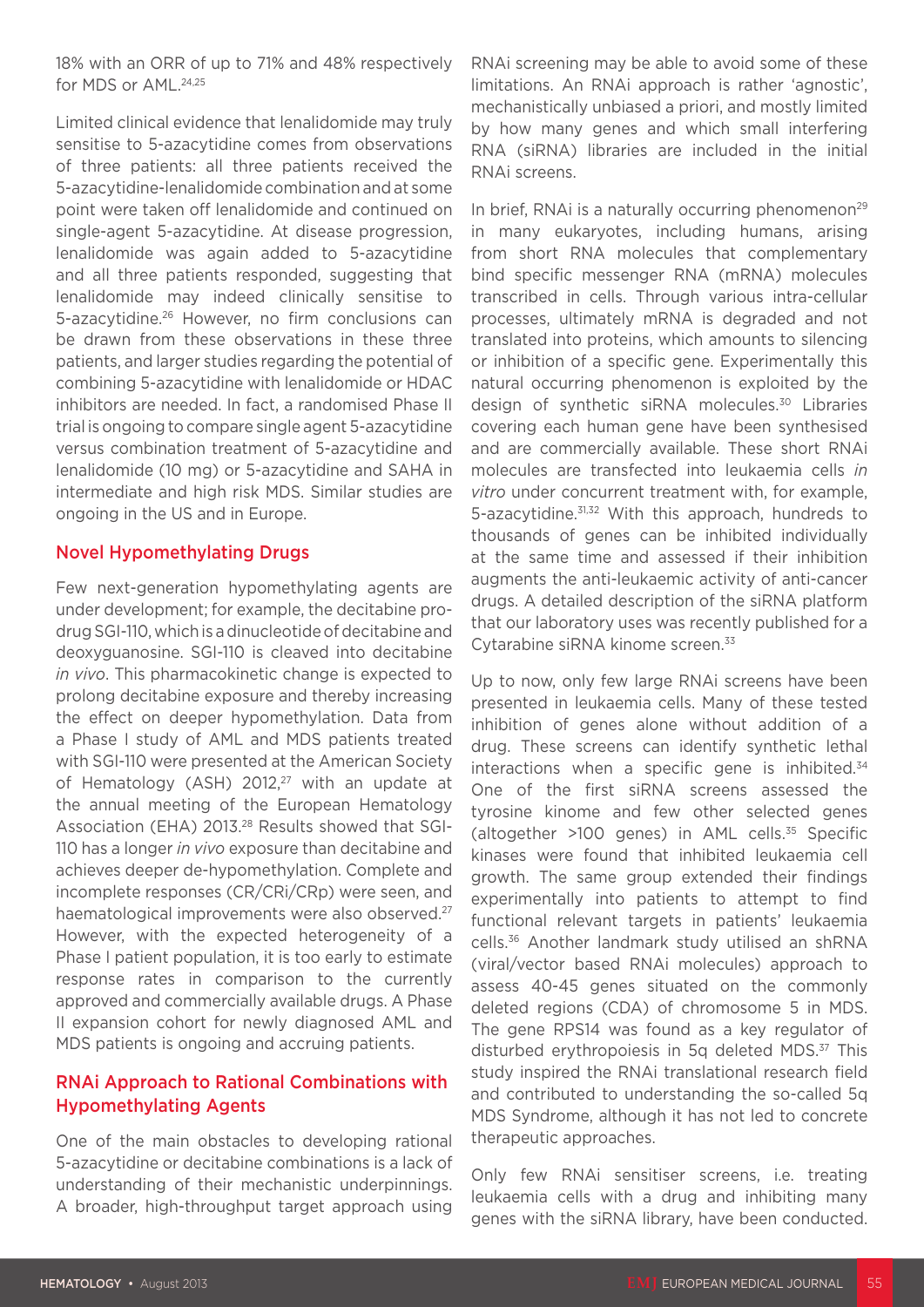An all trans-retinoic acid (ATRA) sensitiser screen has been published,<sup>38</sup> without translational application to date.

So far, our laboratory has presented the only high-throughput 5-azacytidine sensitiser screen in leukaemias.<sup>39</sup> We tested 861 genes individually, including the entire human kinome (that is, all known kinase genes) to determine if any of these genes, when inhibited by siRNA, would enhance the activity of 5-azacytidine. Surprisingly, kinases did not potentiate the activity of 5-azacytidine. However, in these screens we found the B-cell lymphoma 2 (BCL-2) family proteins as important sensitisers to 5-azacytidine. We subsequently used drugs in a clinical development that targeted B-cell lymphomaextra-large (BCL-XL)<sup>40</sup> or BCL-2 respectively<sup>41,42</sup> and demonstrated that ABT-737 is synergistic with 5-azacytidine *in vitro* as well as in short term culture of samples from AML, MDS and MPN patients. While targeting BCL-XL or other anti-apoptotic molecules may be an applicable concept for cytotoxic therapies, the selectivity of sensitisation and lack of kinase targets identified in our assays from a large gene set, has important clinical implications for the selection of an agent to be combined with 5-azacytidine in clinical trials.

Recently, we conducted a similar siRNA screen of 289 genes on CDR of chromosome 5 and 7 in combination with 5-azacytidine, and identified a pathway that is potentially targetable, with validation studies currently ongoing. A clinical trial with yet another novel drug is in development based on the RNAi results (R. Tibes, personal communication).

These examples highlight an exciting potential of RNAi screens to yield high-profile targets that can be further evaluated as to their potential value for clinical translation into novel combinations. Given the high-throughput nature of RNAi, more targets are discovered than drugs are available and the rate-limiting step of translating RNAi findings into the clinic is the access and availability of drugs that correspond to the identified targets. Consequently, RNAi screens are increasingly conducted with parallel small molecule compound screens to increase the chances of discovering novel agents for clinical application.

One such example is the identification of BRD4 as a vulnerable gene in leukaemia cells. BRD4 regulates Myc expression via epigenetic mechanism.<sup>43,44</sup> Subsequently the agent JQ1 was discovered inhibiting BRD4 and thus epigenetic regulation of Myc.

Finally, RNAi screens can be used in an isogenic cell line or mutation context, i.e. a recent paper used FLT-3 mutated cells and performed a whole genome RNAi screen to find synthetic lethal targets in a FLT-3 mutational background and identify pathway concepts.45

#### **CONCLUSION**

In conclusion, the treatment and outcome of patients with advanced stages of AML, MDS and MPNs needs to be improved and new rational combination regimens developed. For drugs with a yet unclear mechanism of action (i.e. hypomethylating agents) and drugs that act rather non-specific, i.e. cytoroxics, an RNAi approach offers an economical, rapid way to discover genes that may modify the activity of known cancer drugs like 5-azacytidine. Novel molecular interactions can be identified, and if agents that target the respective genes hit from RNAi screens are available, these can be evaluated rapidly as to their potential for translation into rational combination clinical studies.

### REFERENCES

1. Ferrara F, Schiffer CA. Acute myeloid leukaemia in adults. Lancet. 2013;381:484- 95.

2. Pollyea DA, Kohrt HE, Medeiros BC. Acute myeloid leukaemia in the elderly: a review. Br J Haematol. 2011;152:524-42.

3. Yanada M, Naoe T. Acute myeloid leukemia in older adults. Int J Hematol. 2012;96:186-93.

4. Jabbour E, Kantarjian H. Chronic myeloid leukemia: 2012 update on diagnosis, monitoring, and management. Am J Hematol. 2012;87:1037-45.

5. Ram R, Wolach O, Vidal L, Gafter-Gvili A, Shpilberg O, Raanani P. Adolescents and young adults with acute lymphoblastic leukemia have a better outcome when treated with pediatric-inspired regimens: systematic review and meta-analysis. Am J Hematol. 2012;87:472-8.

6. Quintas-Cardama A, Ravandi F, Liu-Dumlao T et al. Epigenetic therapy is associated with similar survival compared with intensive chemotherapy in older patients with newly diagnosed acute myeloid leukemia. Blood. 2012;120:4840- 5.

7. Garcia-Manero G. Myelodysplastic syndromes: 2012 update on diagnosis, risk-stratification, and management. Am J Hematol. 2012;87:692-701.

8. Tibes R, Bogenberger JM, Geyer HL, Mesa RA. JAK2 inhibitors in the treatment of myeloproliferative neoplasms. Expert Opin Investig Drugs. 2012;21:1755-74.

9. Greenberg PL, Tuechler H, Schanz J et al. Revised international prognostic scoring system for myelodysplastic syndromes. Blood. 2012;120:2454-65.

10. Tibes R, Bogenberger JM, Mesa RA. JAK inhibition: the key to treating